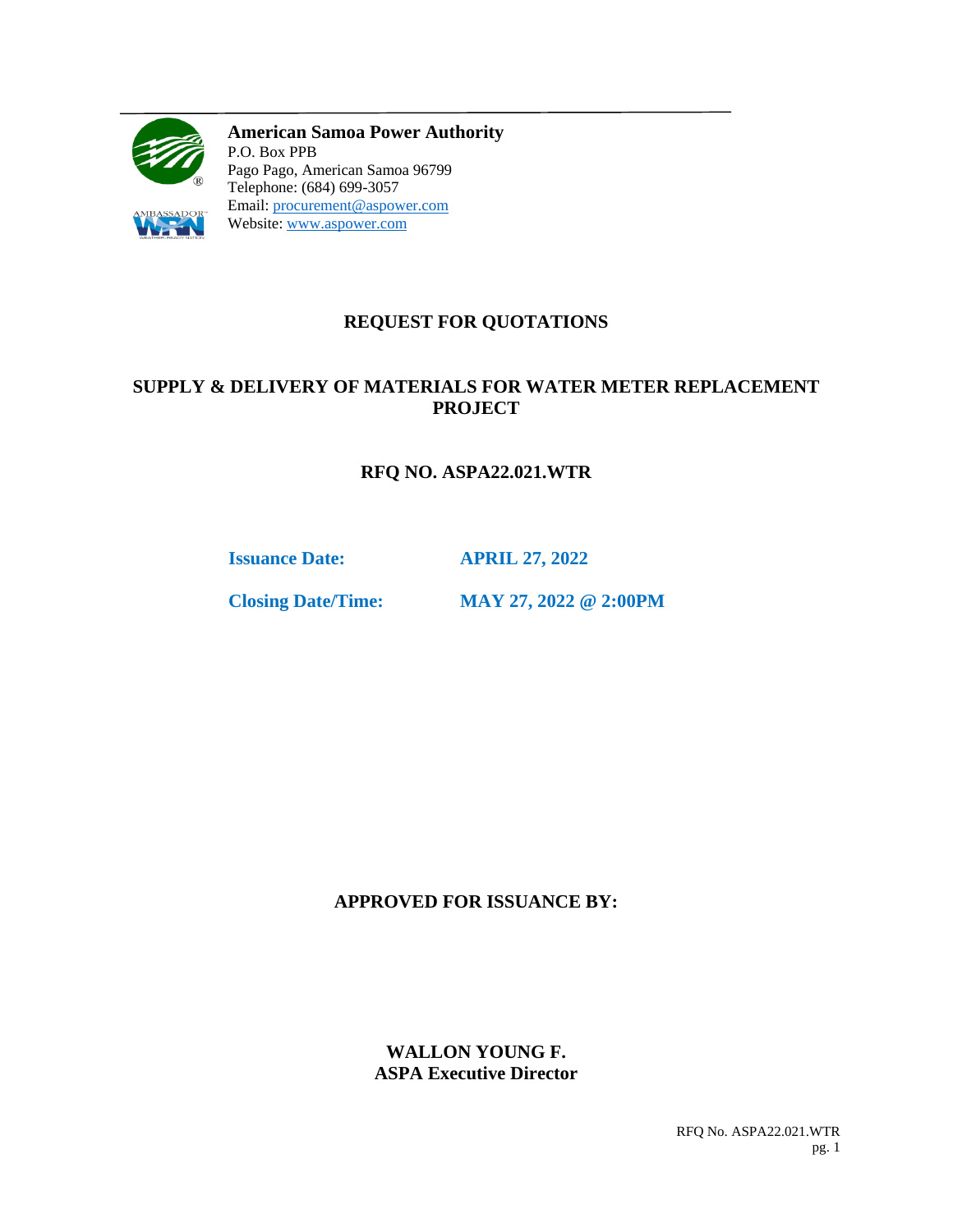#### **NOTICE TO OFFERORS**

**Issuance Date: April 27, 2022**

**RFQ No. ASPA22.021.WTR Project Name: Supply & Delivery of Materials for Water Meter Replacement Project Closing Date/Time: May 27, 2022 at 2:00PM American Samoa Time**

The American Samoa Power Authority (ASPA) hereby solicits quotations for the SUPPLY & DELIVERY OF MATERIALS FOR WATER METER REPLACEMENT PROJECT. This purchase is fully funded through USEPA.

Scope of Purchase. The complete description of required deliverables is listed in the Bid Form.

Documents. Each Offeror must submit their quote in a sealed enveloped address to the Procurement Manager. An original, five (5) copies and one PDF electronic copy of the quote must be received at the ASPA Procurement office no later than 2:00PM on the closing date mentioned above. Quote submittals may also be sent electronically via email to [procurement@aspower.com.](mailto:procurement@aspower.com) This Request for Quotes may be viewed online at [www.aspower.com.](http://www.aspower.com/)

Questions and/or concerns regarding this RFQ may be directed to:

Renee Leotele Togafau-Matautia (684) 699-3057 [procurement@aspower.com](mailto:procurement@aspower.com)

The American Samoa Power Authority reserves the right to:

- 1. Reject all Quotes and reissue a new or amended RFQ;
- 2. Request additional information from any Offeror submitting a Quote;
- 3. Negotiate a Contract with the firm selected for award; and
- 4. Waive any non-material violations of rules set up in this RFQ at its sole discretion.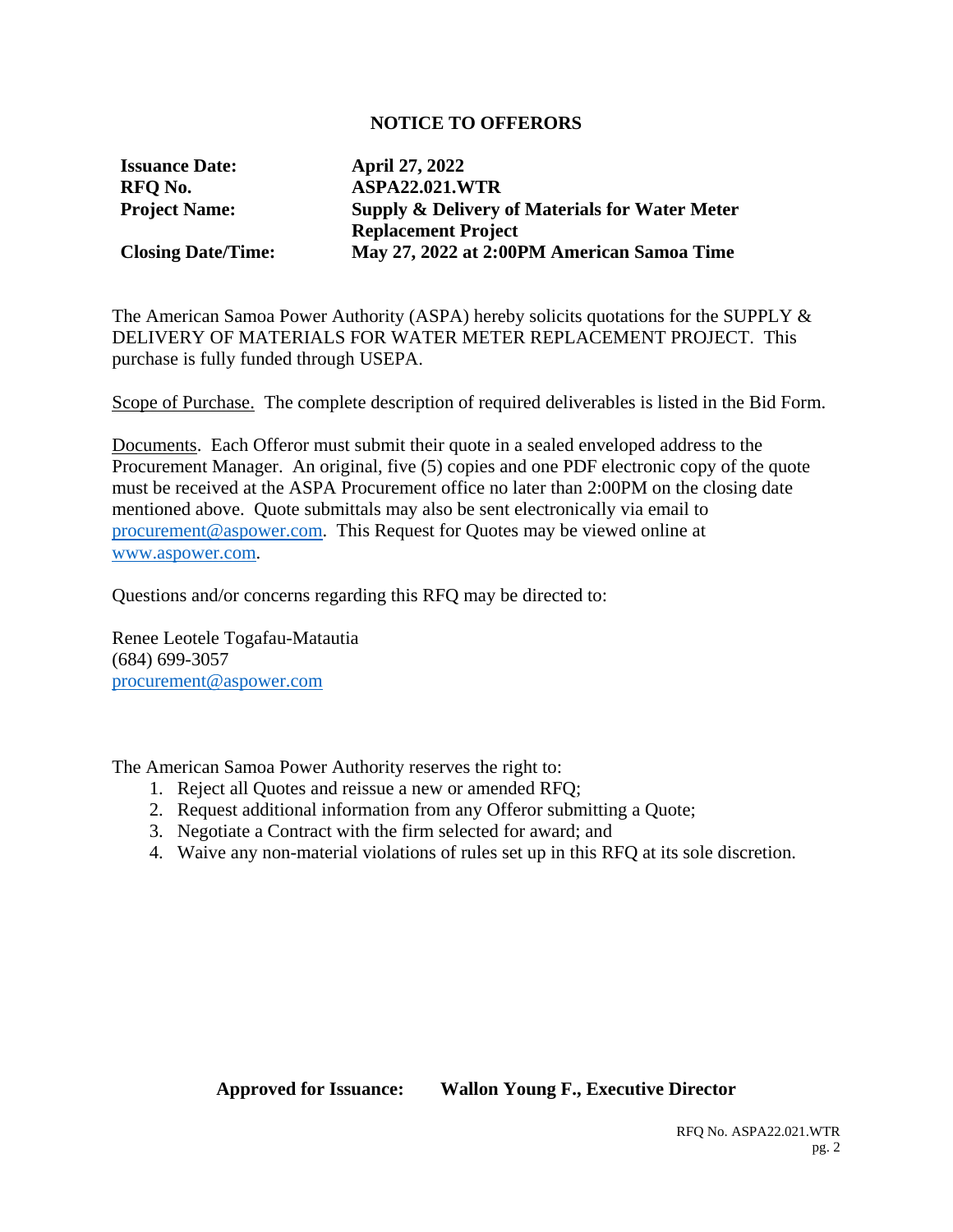| <b>INVITATION TO BID</b>                                                             |            |                                                                                  |           |                      |        |
|--------------------------------------------------------------------------------------|------------|----------------------------------------------------------------------------------|-----------|----------------------|--------|
| You are hereby invited to bid for requirements of the American Samoa Power Authority |            |                                                                                  |           |                      |        |
| Bid No.                                                                              | ASPA22.021 | <b>Closing Date:</b>                                                             | 5/27/2022 | <b>Closing Time:</b> | 2:00PM |
| <b>Description:</b>                                                                  |            | <b>Supply &amp; Delivery of Materials for Water Meter Replacement</b><br>Project |           |                      |        |

#### **INSTRUCTIONS**

1) This REQUEST FOR QUOTE shall require a Cost Quote to be submitted on the bid form included in this package

2) All required submittals, including the Cost Quote must be addressed to the ASPA Procurement Manager at the ASPA Tafuna Compound, or via email to [procurement@aspower.com.](mailto:procurement@aspower.com) Hard copies may also be sent to:

# American Samoa Power Authority c/o Procurement

#### P.O BOX PPB

### Pago Pago, AS 96799

3) One Original, Five (5) hard copies and one (1) PDF of the complete Quote must be received at the ASPA Procurement Office no later than the date listed above. Hard copies will be required for Quotes exceeding twenty-five (25) pages.

4) Late submittals will not be opened or considered and will be determined as non-responsive.

# **NOTE TO OFFERORS**

This RFQ is subject to the attached General Terms and Conditions of **"RFQ NO. ASPA22.021 Supply & Delivery of Materials for Water Meter Replacement Project."**

The undersigned offers and agrees to furnish within the time specified, the articles and services at the price stated opposite the respective terms listed on the schedule of the cost quotation. In consideration of the expense to the American Samoa Power Authority in opening, tabulating and evaluating this and other quotes, and other considerations such as the schedule, the undersigned agrees the quotation shall remain firm and irrevocable within **One Hundred Twenty (120)** calendar days from the closing date to supply any and all of the items for which prices are quoted. Offerors may be requested to extend the validity period of their Quotes, on the same terms and conditions, if the internal processes are not finalized with the validity period.

Signed: \_\_\_\_\_\_\_\_\_\_\_\_\_\_\_\_\_\_\_\_\_\_\_\_\_\_\_\_\_\_\_ Date: \_\_\_\_\_\_\_\_\_\_\_\_\_\_\_\_\_\_\_\_\_\_\_\_\_\_\_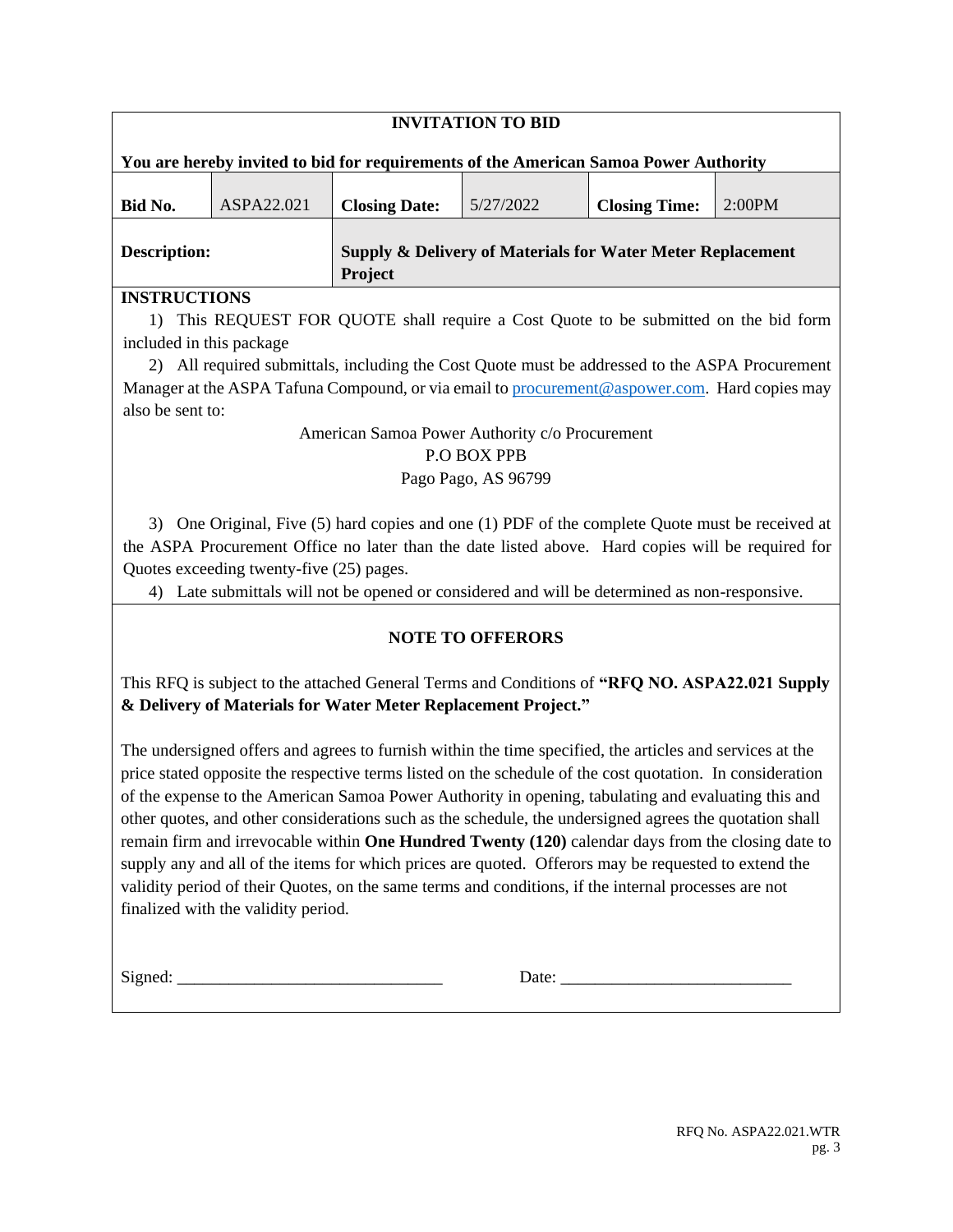#### **SPECIAL NOTICE TO PROSPECTIVE OFFERORS**

Offerors are reminded to read the Solicitation Instructions and General Terms and Conditions attached to this RFQ to ascertain that all of the following requirements (see RFQ Check List) of the Quotation are submitted in the Quotation envelope at the date and time mentioned in the Invitation to Bid.

#### **Quotation Forms**

- o Attachment A Quote Transmittal Form
- o Attachment B Materials Specifications
- $\circ$  Attachment C Quote Form
- o Attachment D Offeror's Qualification Sheet
- o Attachment E Disclosure Statement
- $\circ$  Attachment F Non-Collusion Affidavit
- o Attachment G Debarment Certification Form

#### **Business License**

Offerors must submit current business AND contractor's license as stated in the General Term and Conditions.

#### **Quotation**

To be deemed responsive, the Offeror must include all the items listed above, as well as any additional documents requested via an addendum.

This Notice must be signed and returned in the Quotation envelope. Failure to comply with requirements will mean disqualification and rejection of the Quotation.

I, authorized representative of acknowledge receipt of this special reminder to prospective Offerors together with Quotation Invitation Number: RFQ NO. ASPA22.021 SUPPLY & DELIVERY OF MATERIALS FOR WATER METER REPLACEMENT PROJECT this day of

2022.

Offeror's Representative's Signature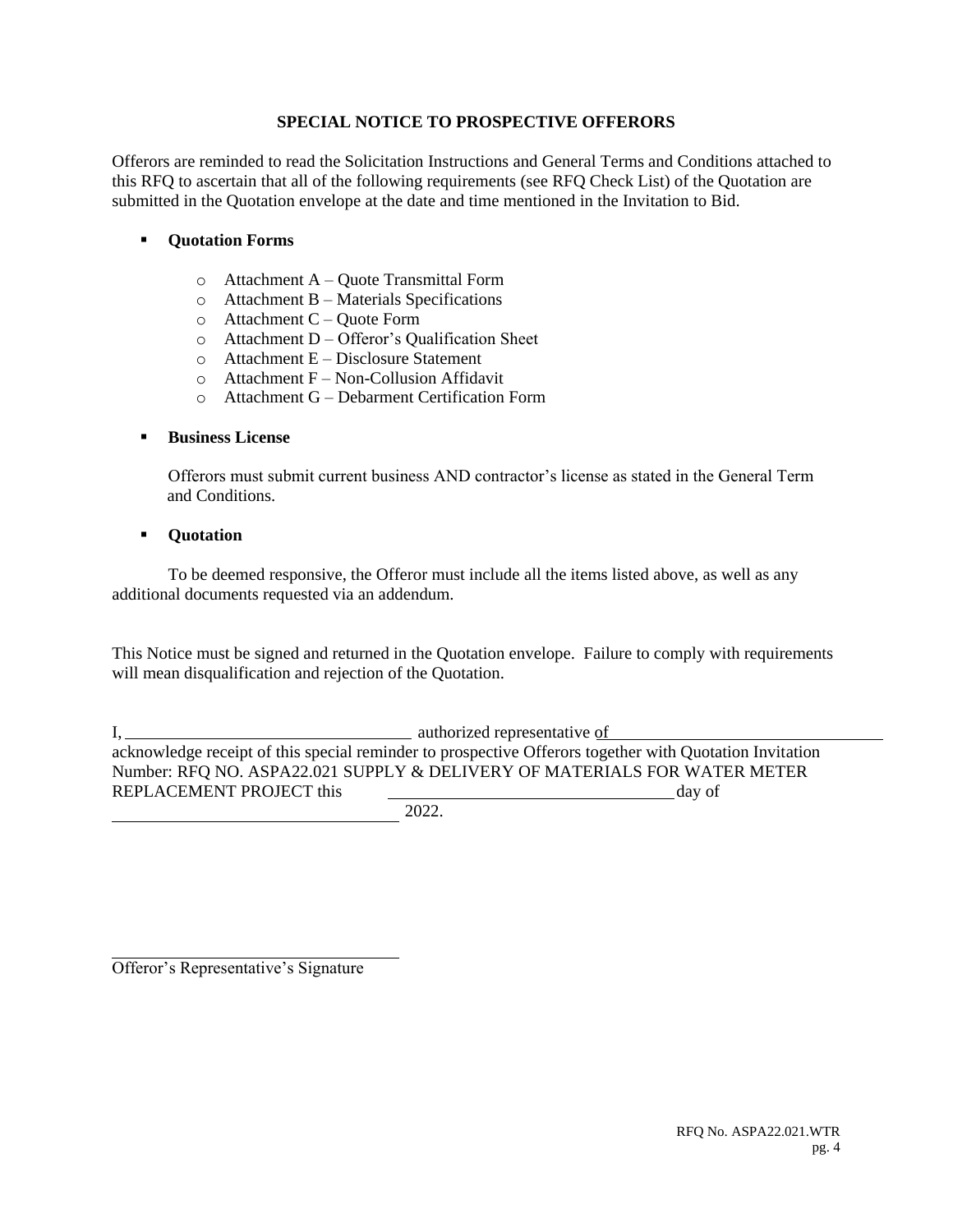#### **TERMS AND CONDITIONS OF THE INVITATION FOR QUOTATIONS**

The Quotation must contain two (2) parts. Offerors shall prepare their Quotations in detail accordingly.

- 1. **Cost Proposal**. The Offeror's Quotation price for all services and materials, including a breakdown of project costs (e.g., estimated costs for materials, cost for labor, shipping, etc…) must be provided on the Bid Form.
- 2. **Submittals.** Offeror must provide submittals for all materials listed in the Bid Form that are to be supplied.

**Quotation.** All blank spaces in the Quotation Form must be completed in ink. Prices quoted shall be in United States dollars in both words and figures where required. No changes shall be made in the phraseology of the forms. Written amounts shall govern in cases of discrepancy between the amounts stated in writing and the amounts stated in figures. In case of discrepancy between unit prices and totals, unit prices will prevail. Any Quotation shall be deemed informal which contains omissions, erasure, alterations or additions of any kind, or prices uncalled for, or in which any of the prices are obviously unbalanced, or which in any manner shall fail to conform to the conditions of the Notice to Offerors. The Offeror shall sign the Quotation in the space provided. Quotations containing alterations will be rejected unless the alterations are crossed out and corrections thereof printed in ink or typewritten adjacent thereto and initialed by the person signing the Quotation. In addition, a statement must be furnished with the Quotation signed by the Offeror explaining the correction of the alteration or erasure.

**Corporation.** If the Offeror is a Corporation, the legal name of the corporation shall be listed on all the required attachments, together with the signature of the officer authorized to sign contracts on behalf of the corporation. The typewritten name shall be inserted with each signature. If the Offeror is a partnership, the true name of the firm shall be set forth above, together with the signature of the partner or partners authorized to sign contracts on behalf of the partnership. If signature is by an agent, other than an officer of a corporation or a member of a partnership, a notarized power-of-attorney must be on file with ASPA prior to opening of Quotations or submitted with the Quotation, otherwise the Quotation will be regarded as not properly authorized.

**Alternate Quotations.** Alternate Quotations will not be considered unless authorized by the invitation, or via an addendum. Alternate quotations are those offered which do not meet the specification(s) and are not considered approved equal to the item specified.

**Submission of Quotations.** All interested parties must submit an original, five (5) hard copies and a PDF electronic copy in a sealed envelope, subject to the Terms and Conditions of the Request for Quotations and General Conditions, which are incorporated herein by reference, and such other provisions and specifications are attached or incorporated by reference. Each section proposed must be complete.

If the closing date falls on a weekend, or public holiday recognized by ASPA, the closing date shall be the next business day.

| <b>Quote Submission Date &amp; Time</b> | May 27, 2022 at 2:00PM      |  |
|-----------------------------------------|-----------------------------|--|
|                                         | <b>ASPA Tafuna Compound</b> |  |
|                                         | Procurement Office          |  |
| <b>Location of Submission</b>           | P.O Box PPB                 |  |
|                                         | Pago Pago, AS 96799         |  |
|                                         | procurement@aspower.com     |  |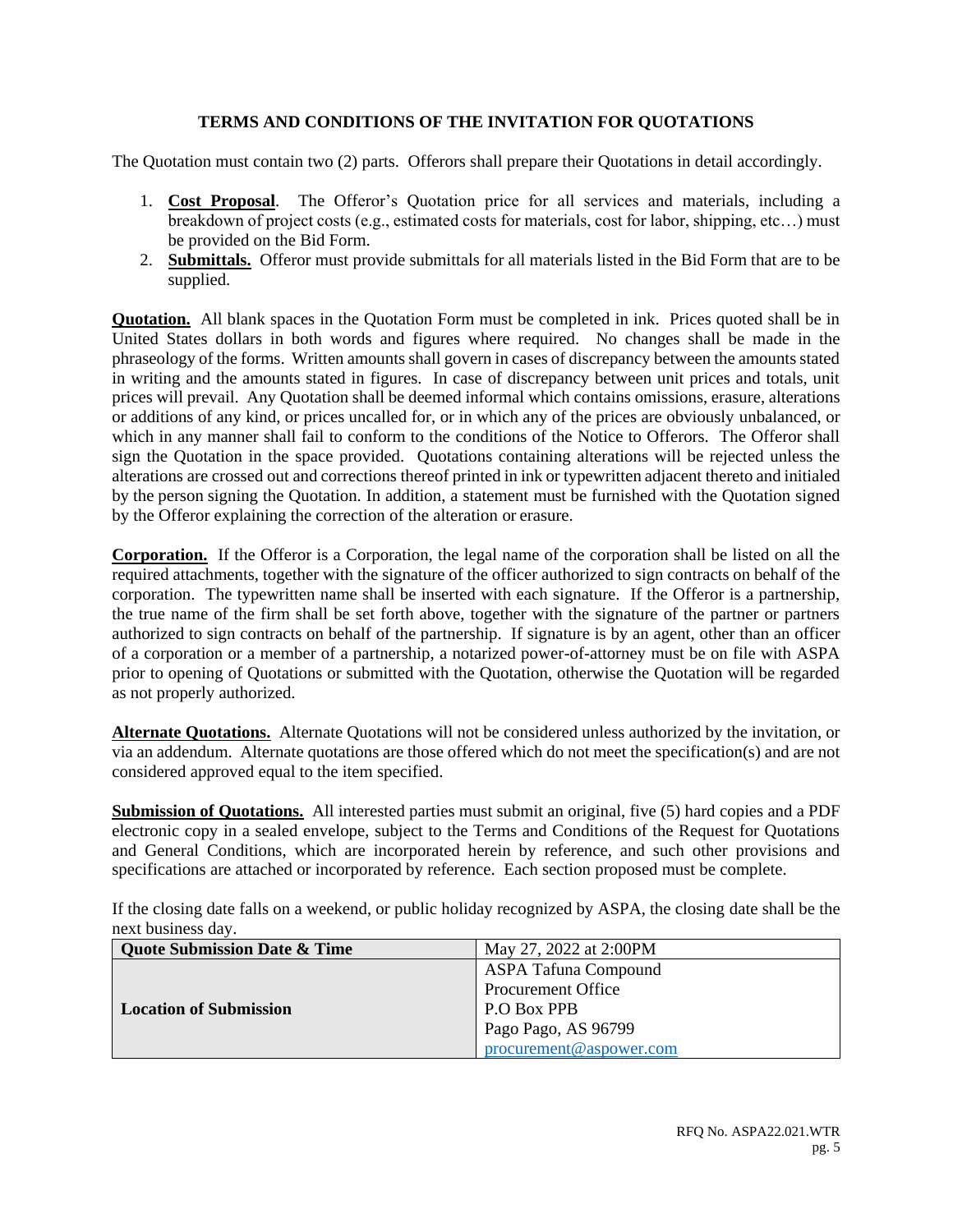**Rejection of Quotations.** ASPA, may after opening but prior to award and within the time specified for acceptance, reject any or all Quotations, or the Quotation for any one or more commodities or contracted services included in the proposed contract, when the public interest will be served thereby.

**Pre-Quotation Questions**. Any pre-quotation questions and/or clarifications shall be submitted in writing to the Procurement Office through electronic mail at [procurement@aspower.com.](mailto:procurement@aspower.com) Bidders are prohibited from engaging ASPA officers and employees, other than Procurement staff. All responses will be addressed via an Addendum.

**Payment Terms.** Net 30 days upon receipt of materials. ASPA reserves the right to reject any quotation that does not meet these terms.

**Type of Contract**. Services, materials, product or equipment provided and delivered by the Contractor will be performed under a firm fixed-price, lump sum contract agreement. The Contractor, as an independent contractor, shall furnish the necessary equipment, personnel, tools, parts, supplies, insurance, licenses, and all other required items and services and otherwise do all things necessary to meet the requirements specified in these documents to the satisfaction of ASPA on per unit cost basis.

An independent contractor is not an agent, or an employee of ASPA. ASPA will not be held responsible in any way for claims filed by the Contractor or its employees for services performed under the terms of this RFQ or the contract.

**Award of Contract**. Within thirty (30) calendar days after the opening of the Quotations, unless otherwise stated in the Notice to Offerors, ASPA will accept one of the Quotations in accordance with the section entitled "Basis of Award" below. The acceptance of the Quotation will be by written Notice of Award, mailed or delivered to the office designated in the Quotation. In the event of failure of the lowest responsive and best responsible Offeror to sign and return the award acceptance, with acceptable payment and performance bonds, as prescribed herein, ASPA may award the contract to the next lowest responsive and best responsible, qualified Offeror. Such award, if made, will be made within ninety (90) days after the opening of Quotations. Before a contract is finalized, ASPA may require the selected Offeror to submit a complete statement of the origin, composition, manufacture and availability of replacement parts and services for any or all materials to be used in the work, together with samples. These samples may be subjected to the tests provided for in these contract documents to determine their quality and fitness for the work.

**Primary Offeror.** The award, if made, may be made to a single Offeror. The selected primary Offeror will be responsible for the successful performance of all subcontractors and support services offered in response to this Quotation. Furthermore, ASPA will consider the primary Offeror to be the sole point of contact regarding contractual matters for the term of the Agreement. The Offeror must no assign financial documents to a third-party without prior written approval by ASPA, and an amendment to the resulting Agreement.

**Business License.** All Offerors shall be appropriately licensed in accordance within the state, territory, and/or country of the Offeror's origin and shall be skilled and regularly engaged in the general type and capacity of work called for under this RFQ.

**Insurance.** The Contractor shall obtain the insurance coverage designated herein and pay all costs associated therewith. Such insurance shall be for the coverage of the shipment of materials to ASPA. ASPA does not own goods during shipment.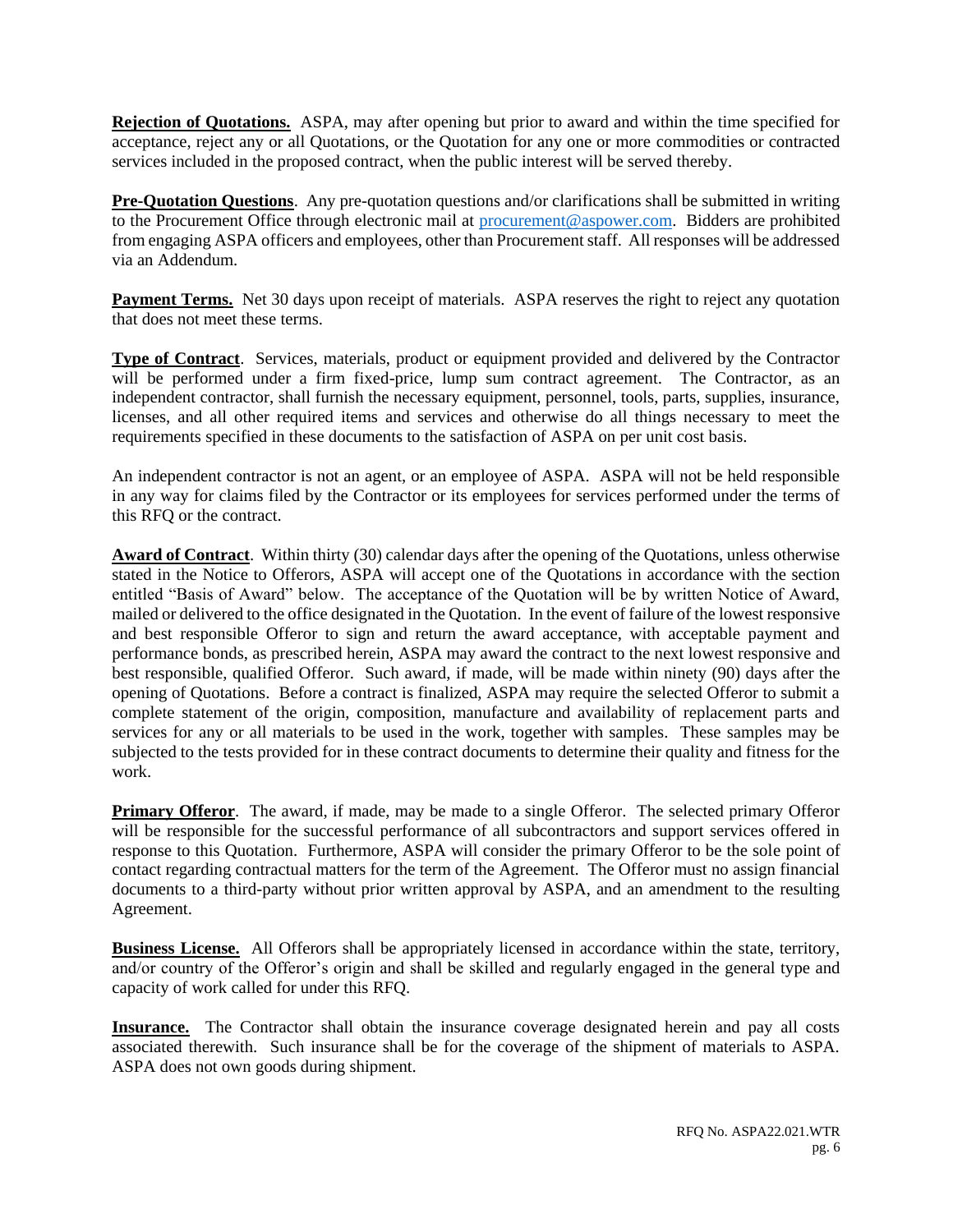**Basis of Award.** Award is made to the lowest responsive and best responsible Offeror providing the best value to the American Samoa Power Authority.

At the time of Quotation opening, each Quotation will be checked for the presence or absence of required information in conformance with the submission requirements of this RFQ. A Source Evaluation Board (SEB) will evaluate each Quotation to determine its responsiveness to the published requirements. The identities and individual scores of the SEB are confidential.

Unless the Procurement Manager determines that satisfactory evidence exists that a "mistake" has been made, as set forth in Procurement Rule § 3-114, Offerors will not be permitted to revise their Quotations after Quotation opening.

Negotiations are not allowed and price is the major determining factor for selection and award.

Quotations will be evaluated according ASPA's Procurement Rules, and criteria set forth in these Quotation documents.

ASPA reserves the right to award by section(s), or item(s), or as a whole package of all sections.

**Evaluation Criteria.** The following criteria will be used to evaluate the proposals.

| <b>CRITERIA</b>                     | <b>POINTS</b> |
|-------------------------------------|---------------|
| <b>PRICE</b>                        | 50            |
| <b>MEETS MINIMUM SPECIFICATIONS</b> | 30            |
| <b>AVAILABILITY</b>                 |               |
| <b>TOTAL POSSIBLE POINTS</b>        |               |

The bidder who provides the lowest overall price will receive the most points for Price category, all else will be evaluated as follows:

> Lowest Price x Price Weight Price of Tender Being Evaluated = Price Score

This formula may also be applied to other non-price categories.

In addition to the evaluation criteria listed above, ASPA may consider the availability and accessibility of relevant replacement parts.

**Qualification of Offeror.** ASPA may make such investigations as it deems necessary to determine an Offeror's ability to enter into and perform the agreement, and the Offeror shall furnish to ASPA such information and date for this purpose as ASPA may request, or the Offeror may be deemed non-responsive.

**Multiple Quotations – Collusion**. If more than one Quotation is submitted by any one party or in the name of its clerk, partner or other person, all Quotations submitted by said party may be rejected by ASPA. This shall not prevent an Offeror from submitting alternate Quotations when called for. A party who has proposed prices on materials is not thereby disqualified from quoting prices to other Offerors or from submitting a Quotation directly to ASPA.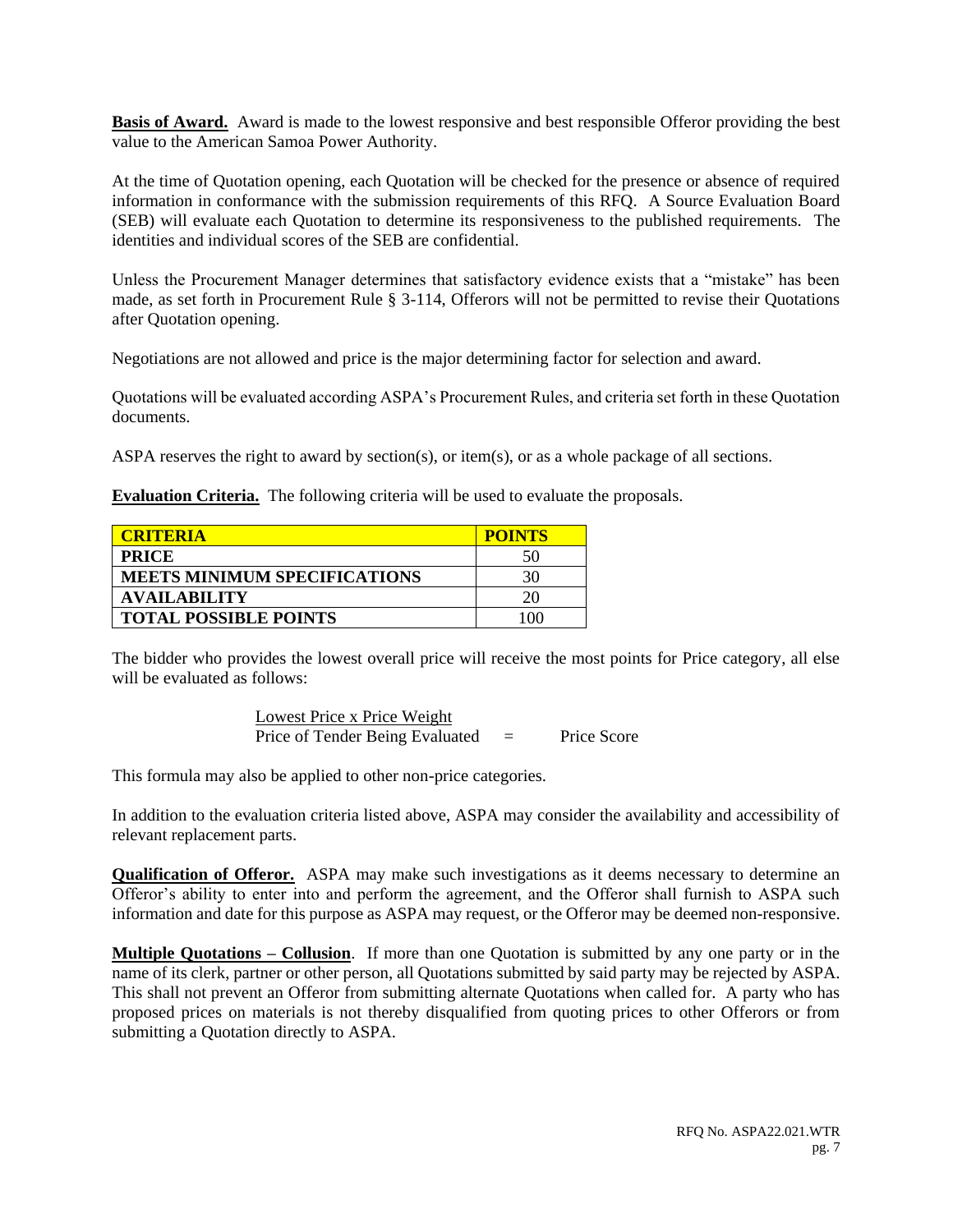If ASPA believes that collusion exists among any Offerors, none of the participants in such collusion shall be considered. Quotations in which the contract prices are unbalanced or unrealistic may be rejected at ASPA's sole discretion.

**Offeror's Understanding.** Each Offeror must understand and acknowledge the conditions relating to the execution of the work and it is assumed that it will make itself thoroughly familiar with all of the contract documents prior to execution of the contract, and tender documents prior to submission of a Quotation.

Each Offeror shall inform itself of, and shall comply with, federal and territorial statues and ordinances relative to the executing of the work. This requirement includes, but is not limited to, applicable regulations concerning protection of public and employee safety and health, environmental protection, historic preservation, the protection of natural resources, fire protection, burning and non-burning requirements, permits, fees, and similar subjects.

**Costs of Transportation.** The Offeror will be expected to include in its Quotation, among other things, costs of transporting product, equipment and materials to and from American Samoa.

**Equipment Warranty & Maintenance Requirements.** All quotes should include the warranty cost of equipment and workmanship warranty, or length of warranty specified in the materials specifications. Warranties shall include the cost of all parts, labor, equipment, shipping, and onsite visits to repair or replace any deficient equipment, material, or workmanship.

**Withdrawal of Quotation.** Any quotation may be withdrawn prior to the scheduled time for the opening of Quotations by notifying ASPA in a written request. No Quotation may be withdrawn after the time scheduled for opening of Quotations.

**Opening and Evaluation of Quotations.** Quotations will be opened and recorded by the approved Source Evaluation Board (SEB).

**Execution of Contract.** Upon receiving a Notice of Award, Contractor must return a signed acceptance of the award by the date and time prescribed in the Notice of Award. A contract and/or Purchase Order will be delivered to the Contractor.

**Assignment.** The Contractor shall not assign, transfer, convey or otherwise dispose of the award or the contract, or its right, title or interest therein, or its power to execute such contract, to any other persons, firms or corporations without the prior consent in writing of ASPA.

**Time Is Of the Essence**. Time is of the essence in supplying and delivering the materials required under this RFQ.

**RFQ Conditions.** This RFQ does not commit ASPA to award a contract, or to pay any cost incurred in the preparation of a Quotation. ASPA reserves the right to:

- Reject any Offeror for being non-responsive, or non-responsible to Quotation requirements contained in this RFQ
- Reject all Quotations and reissue a new or amended RFQ
- Negotiate a contract with the Offeror selected for award; and
- Waive any non-material violations of rules contained in this RFQ

**Addendum**. ASPA reserves the right to issue any addendum to this RFQ. Offerors shall send ASPA a signed Addendum confirming receipt. In the event that an Offeror fails to acknowledge receipt of any such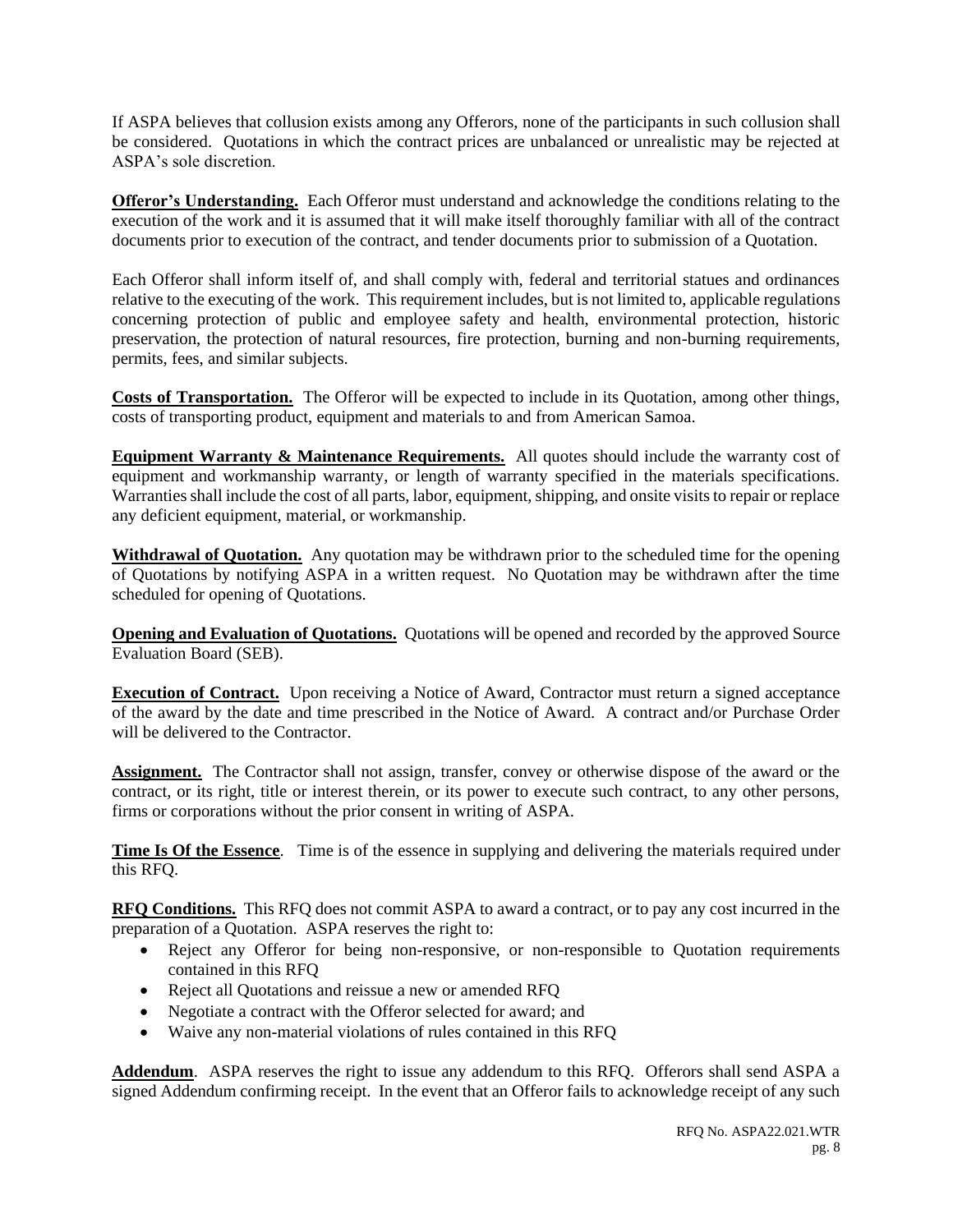Addendum, such Offeror's Quotations shall be considered irregular and will be accepted by ASPA only if it is in ASPA's best interest, as determined by ASPA in its sole discretion.

**Compliance With Laws.** Offerors who are awarded a contract under this solicitation shall comply with the applicable standards, provisions and stipulation of all pertinent Federal and/or local laws, rules, regulations relative to the performance of this contract and the furnishing of goods.

**Award, Cancellation and Rejection**. Award shall be made to the lowest and best responsible bidder. ASPA reserves the right to waive any more irregularities in the Quotation received. The Procurement Manager shall have the authority to award, cancel, or reject Quotations, in whole or in part for any one or more items if s/he determines it is in ASPA's best interest. It is the policy of ASPA to award contracts to qualified Offerors. ASPA reserves the right to increase or decrease the quantity of the items for award and make additional awards for the same type items based on the Quotation prices for a period of thirty (30) days after the original award.

**Offeror's Qualification Data**. It is the intention of ASPA to award a contract only to the Contractor who is able to furnish satisfactory evidence that it has the requisite experience and ability and that it has sufficient capital, facilities and plant to enable it to perform the work successfully and promptly and to complete it within the term set forth in the contract. Each offeror shall submit the required information under Attachment D – Offeror's Qualification Form.

**Delivery and Remedies for Default.** All proposed prices are to include delivery to the place designated by ASPA which shall be the ASPA Tafuna Warehouse. All price Quotations are to be FOB destination. Contractor shall be responsible for filing all claims for damage or loss resulting from shipment, and shall provide timely remedy to ASPA for any loss thereby incurred.

All items covered by this contract shall be subject to inspection and acceptance at destination. Any materials found to be damaged, as well as broken seals on packages or unmarked packages shall be removed and replaced by the Contractor at no cost to ASPA.

In the event any item furnished by the Contractor in performance of the contract should fail to comply with the specifications established as a basis for award of the invitation, ASPA may reject the same, and it shall thereupon become the duty of the Contractor to reclaim and remove the same forthwith without expense to ASPA, and immediately to replace all such rejected items with others conforming to said specifications. Should the Contractor, fail, neglect or refuse to do so, ASPA shall thereupon have the right to purchase in the open market, at the then prevailing price, a corresponding quantity of any such items, and to deduct from any monies due or that may thereafter become due to the Contractor, the difference between the price named in the contract and the actual cost thereof to ASPA. In addition and without limiting any other remedies available to ASPA, the Contractor shall be liable for all losses, costs and expenses incurred by ASPA.

Acceptance of items at destination shall not relieve the Contractor from the obligation to correct any incomplete, inaccurate, or defective deliveries in accordance with these General Conditions. The time of delivery as set forth herein is an integral part of this Invitation and resulting contract. If Contractor fails to make delivery within the time established and agreed upon by both parties, ASPA may, at its option, declare the Contractor to be in default, and its Quotations and resulting contract to be null and void or ASPA shall charge the Contractor a fee of \$100 per day until the default has been remedied.

Contractors shall be excused from performing hereunder during the time and to the extent that they are prevented from obtaining, delivering, or performing in the customary way because of fire, strike, act of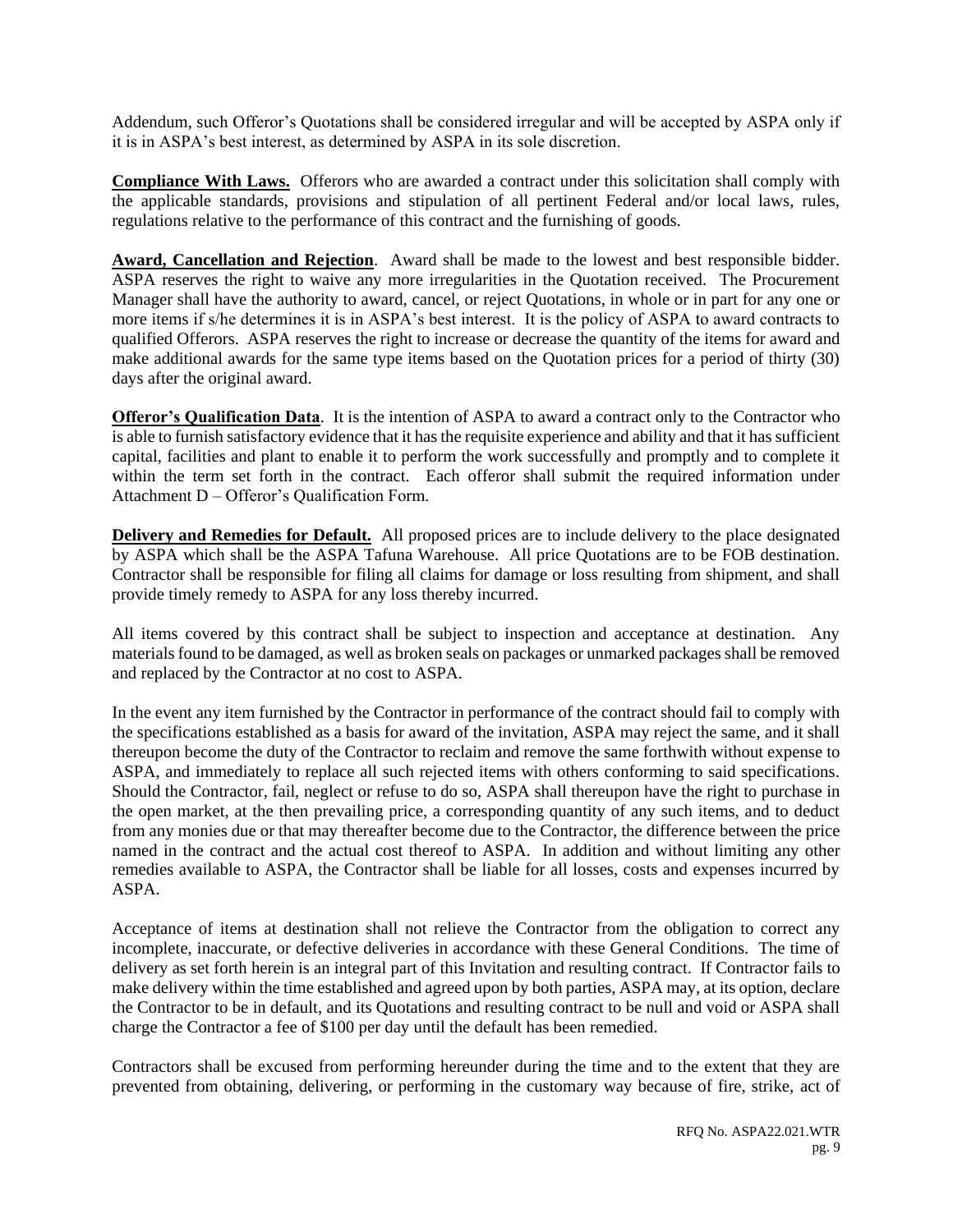God, partial or total interruption, providing it is satisfactorily established that the non-performance is not due to fault or negligence of the party not performing.

Offeror shall indicate in its Quotation the lead time for delivering the order to American Samoa. ASPA shall be notified by the vendor if the product ordered cannot be delivered within the time period to give ASPA the opportunity to secure product elsewhere.

ASPA reserves the right to purchase products on open market if vendor cannot supply products within the time specified in this contract.

**Prices**. All prices in the Quotation shall be firm and not subject to an increase if accepted during the acceptance period. Quotations containing an "escalation clause" will not be considered unless specifically authorized by ASPA in the RFQ. Prices shall be in US Dollars. Quotations received in any currency other than US Dollars, will be converted using the rates assigned by ASPA.

For each item Quotation, a unit price and a total for the quantity must be stated. The unit price shall always control.

All prices shall be CIF Tafuna ASPA Warehouse. The Seller hereunder must at his own expense and risk, transport the goods to the named place and there tender delivery.

**Product Guarantee**. Products sold under the contract must be guaranteed by the vendor. Orders not filled and partials shall be indicated on the packing list. Vendor shall inform the Procurement Manager of anticipate delivery date for unfilled and partial orders.

**New Materials**. Except as to any supplies or components which the specifications provide need not be new all supplies and components to be provided under this contract shall be new (not used or reconditioned, and not of such age or so deteriorated as to impair their usefulness or safety), of current production, and of the most suitable grade for the purpose intended.

**Return Policy**. Products can be returned for full credit within 30 days from the date of purchase. If an item is received damaged or defective, the vendor will replace the item at no charge. Should ASPA encounter a warranty/return issue, the product will be returned to the vendor for full credit or a replacement.

**Specifications.** All specifications included as a part of this Invitation are designed to set forth the level of quality and performance desired by ASPA, and is intended to be descriptive, not restrictive. Whenever any article, materials, or equipment is described by use of a product or brand name, or by using the name of a manufacturer or vendor, the use of same is for informative purposes only, and the term "or equal" if not inserted, is implied.

**Alternate Offers**. Offerors may submit alternate offers on items they deem to be equal or superior in quality and performance to the specifications set forth. However, such offers must designate the manufacturer, brand or trade name, and model number of the items offered, and be accompanied by descriptive material in the form of literature, catalog cuts and specifications fully describing the items proposed, and detailing any deviations from the specification established by ASPA. Failure to provide this information will be at Offeror's risk and may be cause for rejection of the items offered.

The responsibility to determine the equivalence of quality and performance of any item offered to the specifications established for this Invitation rests solely with ASPA and its decision shall be final. ASPA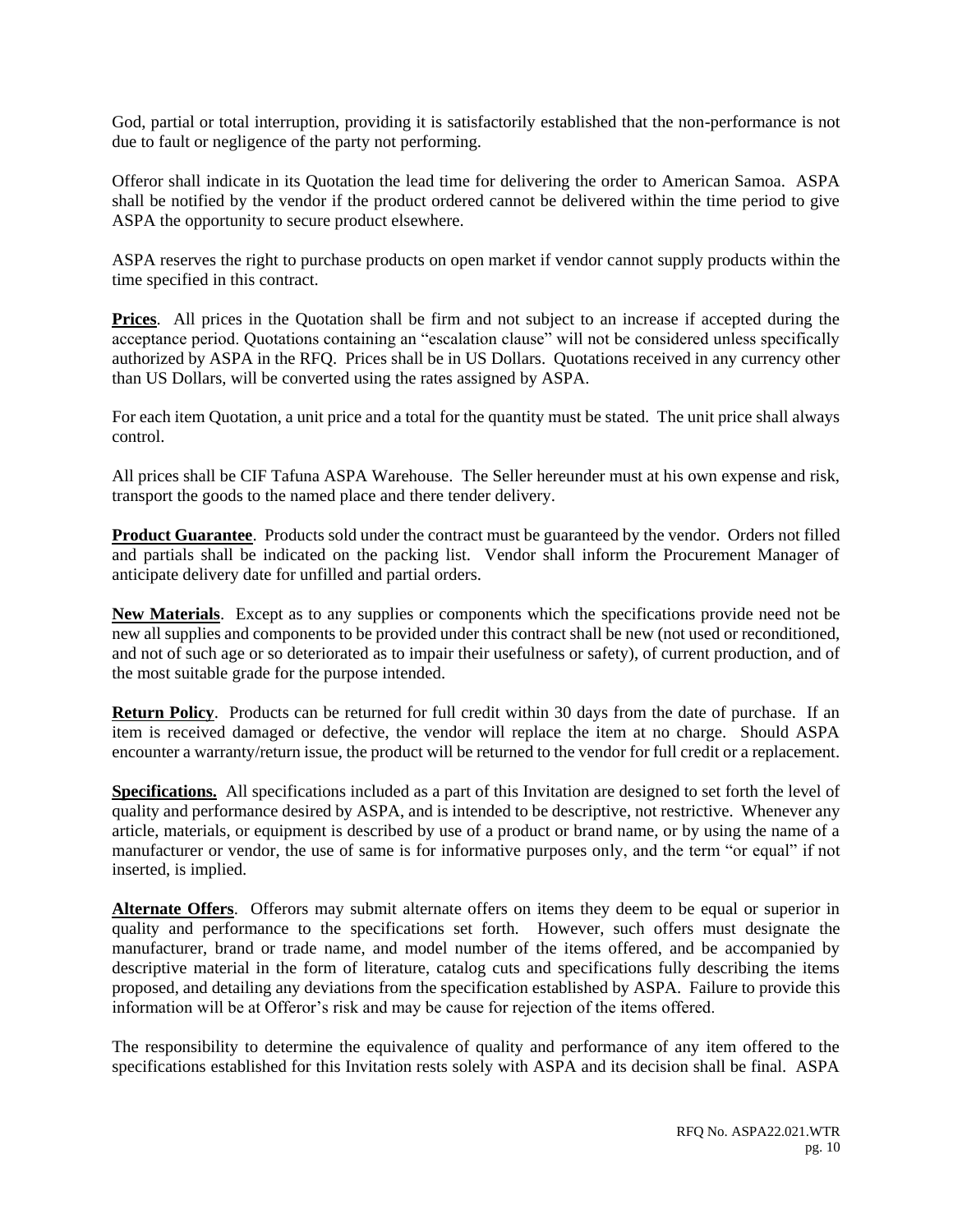reserves the right to require such additional information, samples and, if practicable, demonstration of items.

**Warranty.** The Contractor warrants:

- that goods, supplies, materials, and equipment covered by this contract conform to the specifications, design, drawings, samples and other descriptions referred to in this contract;
- that such goods, supplies, materials and equipment are free from defects in materials and workmanship, patent or latent; and
- that such goods, supplies, materials, and equipment are fit for ordinary purposes for which they are used, and fit for such particular purposes as the Contractor has reason to know or should know

**Conflict of Interest.** No member, officer, or employee of ASPA during their tenure or for one year thereafter shall have any interest, direct or indirect in any property included, or any contract for property, materials, or services to be furnished or used in connection with this contract or the proceeds thereof.

**Indemnification.** Contractor agrees to investigate, defend and hold ASPA harmless from and against any and all loss, damage, liability claims, demands, detriments, cost, charges and expense (including attorney's fees), and causes of action of whatsoever character which ASPA may incur, sustain or be subjected to, arising out of or in any way connected to the services to be performed by Contractor or subcontractor under this contract and arising from any cause, except the sole negligence of ASPA.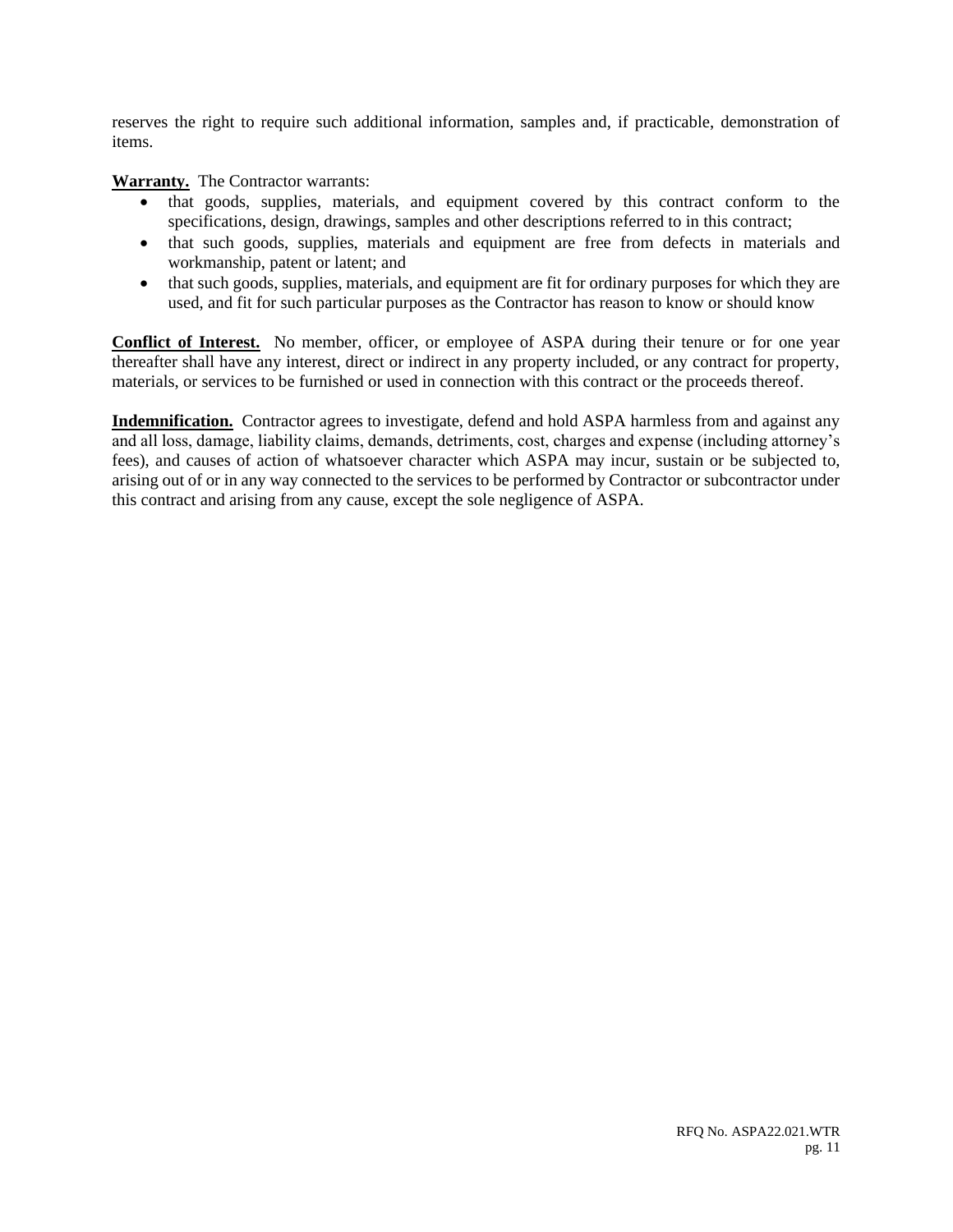# **ATTACHMENT A – QUOTE TRANSMITTAL FORM**

|                                                                                                                                                                                                                                                                                                                                                                                                                                                                                                                                                                                                                                                                                                                                                                                                                                                                                                                     | American Samoa Power Authority                                     |  |  |  |
|---------------------------------------------------------------------------------------------------------------------------------------------------------------------------------------------------------------------------------------------------------------------------------------------------------------------------------------------------------------------------------------------------------------------------------------------------------------------------------------------------------------------------------------------------------------------------------------------------------------------------------------------------------------------------------------------------------------------------------------------------------------------------------------------------------------------------------------------------------------------------------------------------------------------|--------------------------------------------------------------------|--|--|--|
|                                                                                                                                                                                                                                                                                                                                                                                                                                                                                                                                                                                                                                                                                                                                                                                                                                                                                                                     | To Whom It May Concern:                                            |  |  |  |
| The undersigned (hereafter called "Offeror"),<br>(Corporation,<br>Partnership or Individual) hereby proposes and agrees to furnish all the necessary information pertaining<br>to:                                                                                                                                                                                                                                                                                                                                                                                                                                                                                                                                                                                                                                                                                                                                  |                                                                    |  |  |  |
| Bid No.                                                                                                                                                                                                                                                                                                                                                                                                                                                                                                                                                                                                                                                                                                                                                                                                                                                                                                             | RFQ NO. ASPA22.021                                                 |  |  |  |
| <b>Description</b>                                                                                                                                                                                                                                                                                                                                                                                                                                                                                                                                                                                                                                                                                                                                                                                                                                                                                                  | Supply & Delivery of Materials for Water Meter Replacement Project |  |  |  |
| In accordance with the Materials Specification, General Terms and Conditions, and other procurement<br>requirements specified in this document for the prices stated in the itemized quote form(s) attached<br>hereto, plus any and all sums to be added and/or deducted resulting from all extra and/or omitted work<br>in accordance with the unit and/or lump sum prices stated in the itemized Quote form attached hereto.<br>The undersigned has read and understands the Quote requirements, and is familiar with and<br>knowledgeable of the local conditions with which the materials to be supplied will be used. The Offeror<br>has read the RFQ and General Terms and Conditions attached to ascertain that all of the requirements of<br>the Quote are submitted in the Quote envelope, with an original, one PDF electronic copy, and five (5)<br>hard copies, at the date and time for Quote opening. |                                                                    |  |  |  |
| <b>Signed</b>                                                                                                                                                                                                                                                                                                                                                                                                                                                                                                                                                                                                                                                                                                                                                                                                                                                                                                       |                                                                    |  |  |  |
| <b>Date</b>                                                                                                                                                                                                                                                                                                                                                                                                                                                                                                                                                                                                                                                                                                                                                                                                                                                                                                         |                                                                    |  |  |  |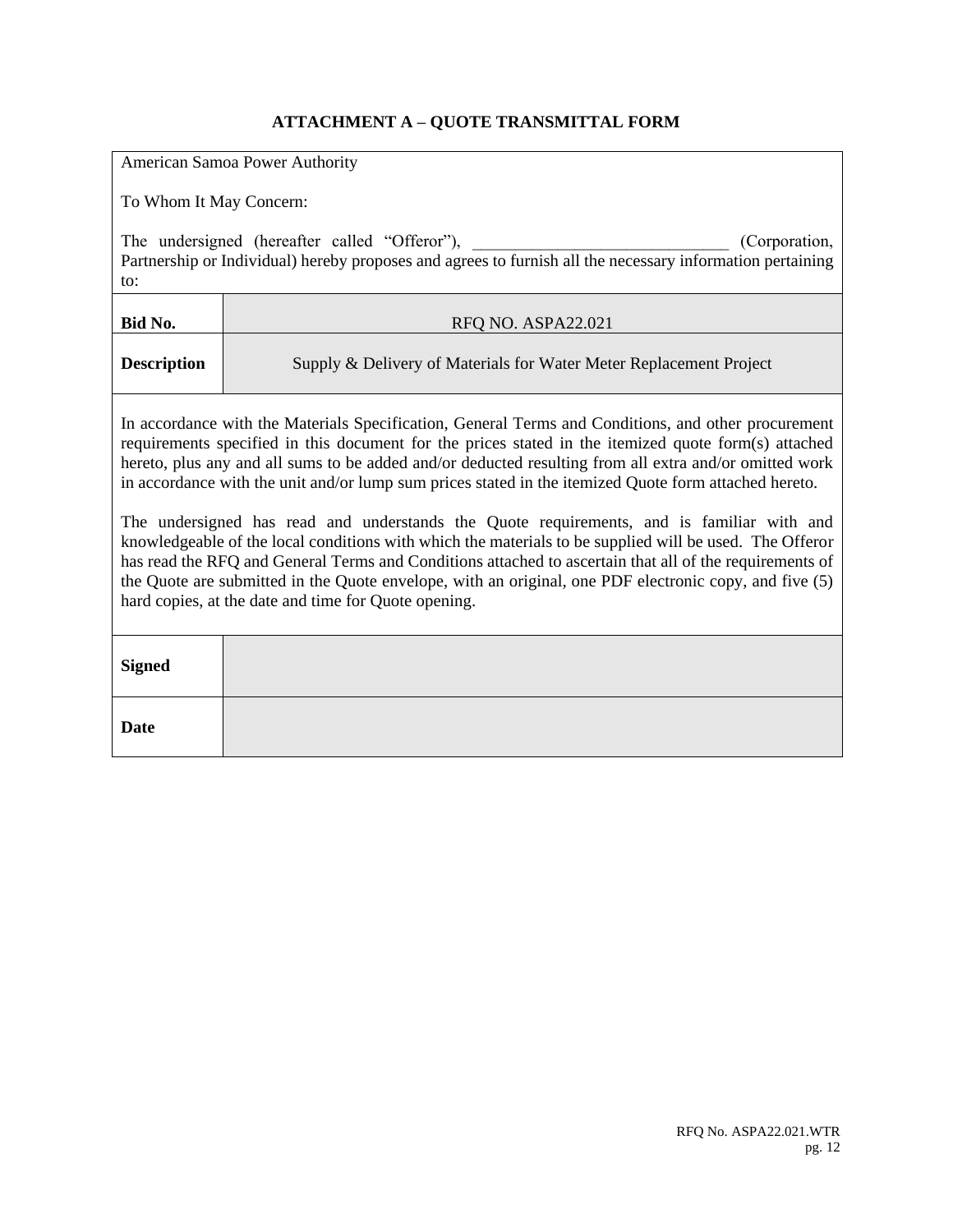### **ATTACHMENT B – BID FORM**

**(Attached Separately)**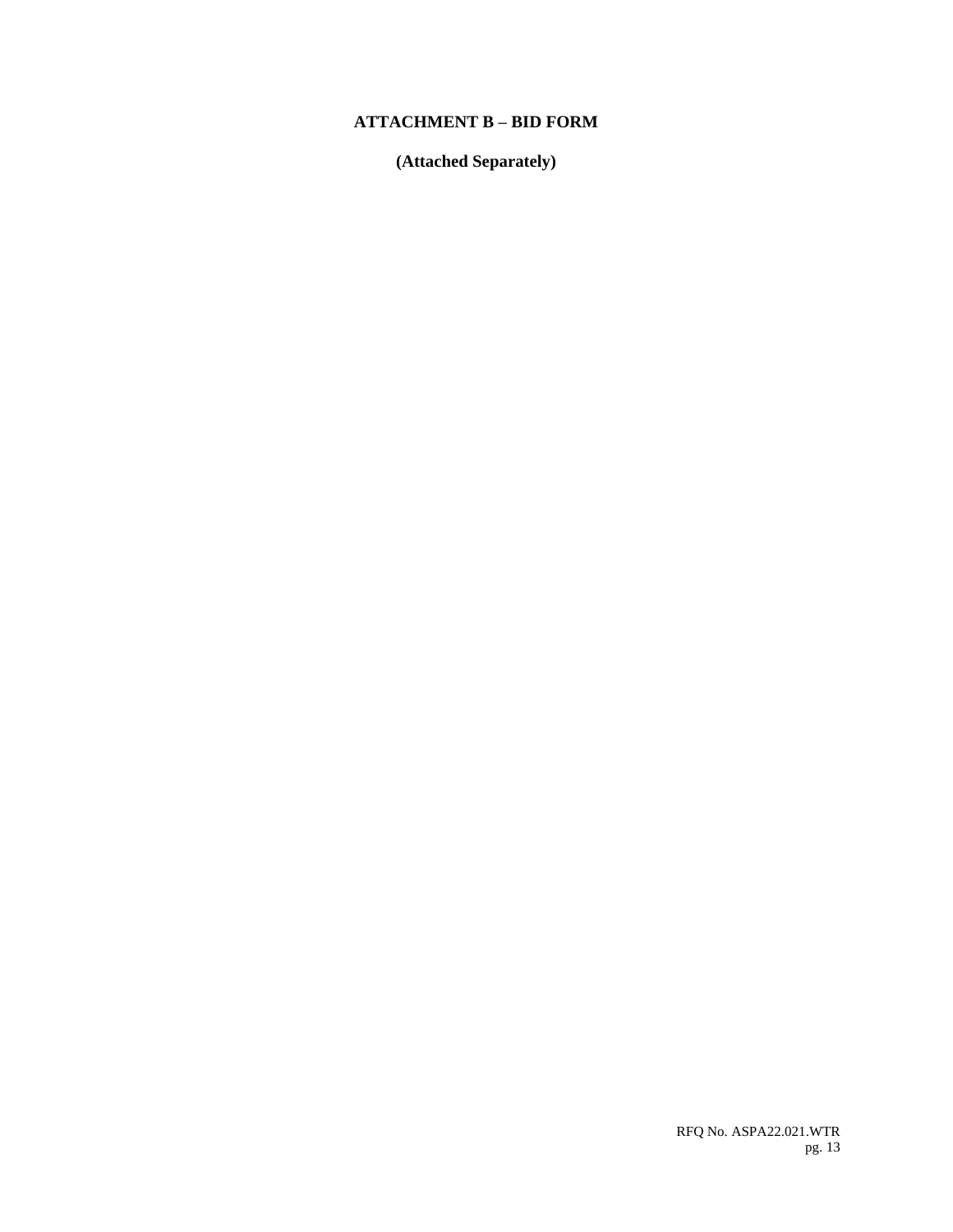# **ATTACHMENT C – OFFEROR'S QUALIFICATION SHEET**

*(Please print or type complete all sections. An incomplete section will be considered non-responsive. Use additional sheets if necessary.)*

| 1. Name of Offeror                                                                                                                                                                                                                                                                                                                                                                                                                                                                                                 |                                                               |  |  |
|--------------------------------------------------------------------------------------------------------------------------------------------------------------------------------------------------------------------------------------------------------------------------------------------------------------------------------------------------------------------------------------------------------------------------------------------------------------------------------------------------------------------|---------------------------------------------------------------|--|--|
| 2. Name of Official Representative                                                                                                                                                                                                                                                                                                                                                                                                                                                                                 |                                                               |  |  |
| 3. Business Address/Email:                                                                                                                                                                                                                                                                                                                                                                                                                                                                                         |                                                               |  |  |
| 4. Telephone, Fax & Official Contact Person                                                                                                                                                                                                                                                                                                                                                                                                                                                                        |                                                               |  |  |
| <b>5. Type of Business Structure</b>                                                                                                                                                                                                                                                                                                                                                                                                                                                                               | Corporation<br>Partnership<br>Joint Venture<br>Proprietorship |  |  |
| Note: Corporations must complete the recordation of their Articles of Incorporation, which is evidenced<br>by the Certificate of Incorporation issued by the Treasurer of the American Samoa government. Copies<br>of partnership agreements and articles of incorporation should be submitted to the revenue branch along<br>with this application form and relevant documents. Aliens cannot operate sole ownership enterprises,<br>and partnerships with aliens are subject to review by the Immigration Board. |                                                               |  |  |
| 6. Number of Years Offeror Has Been Engaged<br>In Its Current Company Business Under the<br><b>Present Firm Name Indicated</b>                                                                                                                                                                                                                                                                                                                                                                                     |                                                               |  |  |
| 7. Type of Work Generally Performed by<br><b>Offeror</b>                                                                                                                                                                                                                                                                                                                                                                                                                                                           |                                                               |  |  |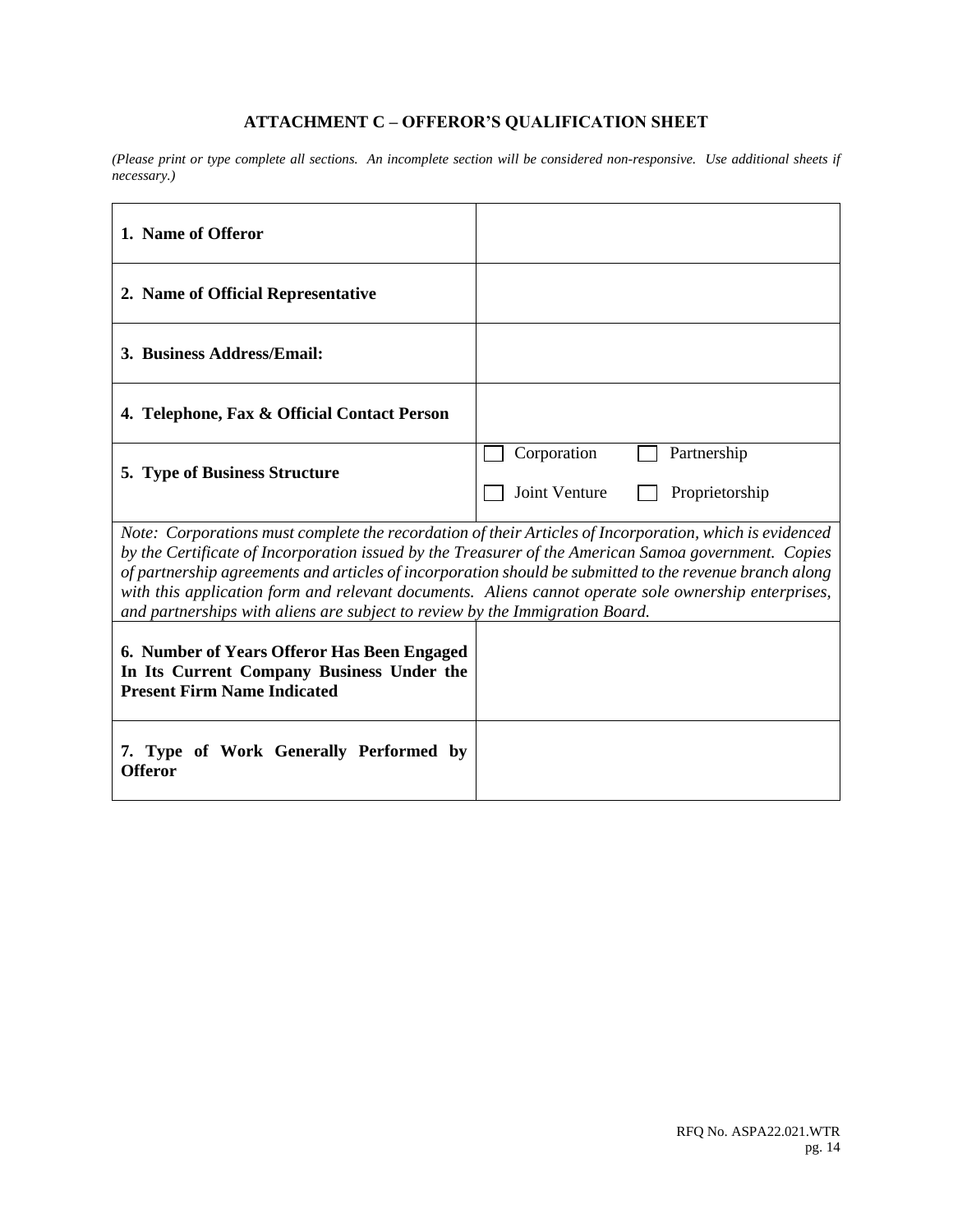### **ATTACHMENT D – DISCLOSURE STATEMENTS**

| $\cdot$ , of<br>I<br>$\overline{\phantom{a}}$<br>(Name of Owner or Partner - All Partners must complete a form)<br>(Name of Company)<br>the Offeror that has submitted the attached Quotation:<br>(Complete one of the two following statements) |                                                                                                                 |  |  |  |
|--------------------------------------------------------------------------------------------------------------------------------------------------------------------------------------------------------------------------------------------------|-----------------------------------------------------------------------------------------------------------------|--|--|--|
|                                                                                                                                                                                                                                                  |                                                                                                                 |  |  |  |
|                                                                                                                                                                                                                                                  | 1. I have no immediate relatives (parents, children, siblings or spouse) who are currently<br>employed by ASPA. |  |  |  |
|                                                                                                                                                                                                                                                  |                                                                                                                 |  |  |  |
|                                                                                                                                                                                                                                                  | (Signed)<br>(Title)                                                                                             |  |  |  |
| I have immediate relatives (parents, children, siblings or spouse) who are currently<br>2.<br>employed by ASPA. Their names and positions are as follows:<br><b>Name</b><br><b>Relationship to Offeror</b><br><b>Position in ASPA</b>            |                                                                                                                 |  |  |  |
|                                                                                                                                                                                                                                                  |                                                                                                                 |  |  |  |
|                                                                                                                                                                                                                                                  |                                                                                                                 |  |  |  |
|                                                                                                                                                                                                                                                  |                                                                                                                 |  |  |  |
|                                                                                                                                                                                                                                                  |                                                                                                                 |  |  |  |
| (Signed)                                                                                                                                                                                                                                         | (Title)                                                                                                         |  |  |  |

*Note: It is not against ASPA procurement rules for the relatives of ASPA employees to quote on and receive government contracts provided they disclose such relationships at the time of Quotation opening.*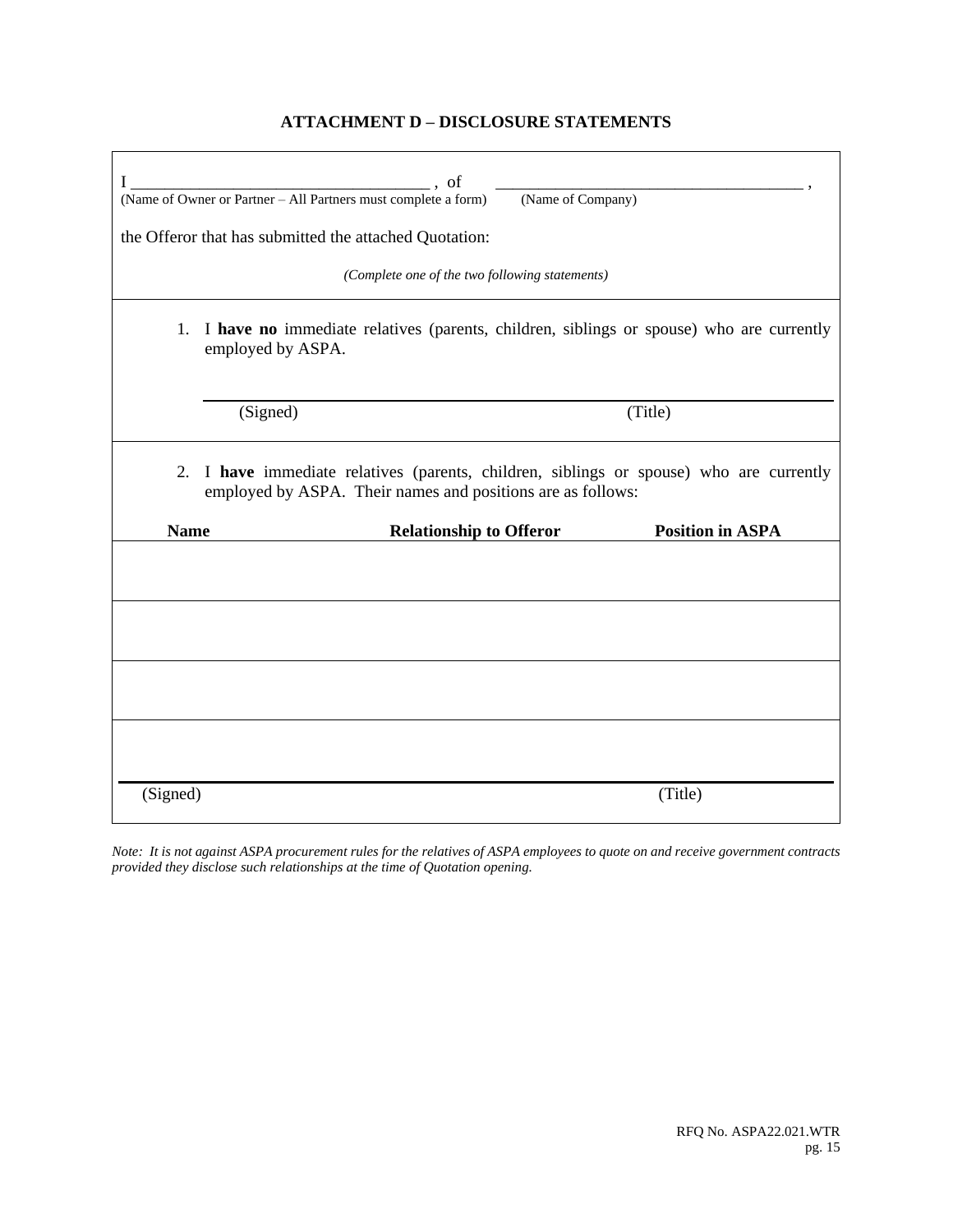# **ATTACHMENT E – NON-COLLUSION AFFIDAVIT OF PRIME OFFEROR**

|                  |                                                                                                                                                                                                                                                                                                                                                                                                                                                                                                                                                                                                                                                                                                                                                                                                                                   | being first duly sworn deposes and says that:                                                      |  |  |
|------------------|-----------------------------------------------------------------------------------------------------------------------------------------------------------------------------------------------------------------------------------------------------------------------------------------------------------------------------------------------------------------------------------------------------------------------------------------------------------------------------------------------------------------------------------------------------------------------------------------------------------------------------------------------------------------------------------------------------------------------------------------------------------------------------------------------------------------------------------|----------------------------------------------------------------------------------------------------|--|--|
|                  |                                                                                                                                                                                                                                                                                                                                                                                                                                                                                                                                                                                                                                                                                                                                                                                                                                   |                                                                                                    |  |  |
|                  |                                                                                                                                                                                                                                                                                                                                                                                                                                                                                                                                                                                                                                                                                                                                                                                                                                   |                                                                                                    |  |  |
|                  | 2. S/He is fully informed regarding the preparation and contents of the attached Quotation and<br>of all pertinent circumstances regarding such Quotation                                                                                                                                                                                                                                                                                                                                                                                                                                                                                                                                                                                                                                                                         |                                                                                                    |  |  |
| 3.               | Such Quotation is genuine and is not a collusive or false Quotation                                                                                                                                                                                                                                                                                                                                                                                                                                                                                                                                                                                                                                                                                                                                                               |                                                                                                    |  |  |
| 4.               | Neither the said Offeror nor any of its officers, partners, owner, agents, representatives,<br>employees or parties in interest, including this affiant, has in any way colluded, conspired,<br>connived or agreed, directly or indirectly with any other Offeror, firm or person to submit a<br>collusive or false Quotation in connection with the Contract for which the attached Quotation<br>has been submitted or to refrain from quoting in connection with such Contract, or has in<br>any manner, directly or indirectly, sought by agreement or collusion or communication or<br>conference with any other Offeror, or to secure through any collusion, conspiracy,<br>connivance, or unlawful agreement any advantage against American Samoa Power<br>Authority or any person interested in the proposed Contract; and |                                                                                                    |  |  |
| 5.               | The price or prices quoted in the attached Quotation are fair and proper, and are not tainted<br>by any collusion, conspiracy, connivance or unlawful agreement on the part of the Offeror<br>or any of its agent's representatives, owners, employees, or parties in interest, including this<br>affiant.                                                                                                                                                                                                                                                                                                                                                                                                                                                                                                                        |                                                                                                    |  |  |
|                  |                                                                                                                                                                                                                                                                                                                                                                                                                                                                                                                                                                                                                                                                                                                                                                                                                                   |                                                                                                    |  |  |
|                  | COUNTY OF _____________________                                                                                                                                                                                                                                                                                                                                                                                                                                                                                                                                                                                                                                                                                                                                                                                                   |                                                                                                    |  |  |
|                  |                                                                                                                                                                                                                                                                                                                                                                                                                                                                                                                                                                                                                                                                                                                                                                                                                                   | This instrument was acknowledged before me this _______ day of _______________________ 202 ___, by |  |  |
| (Name of Signer) |                                                                                                                                                                                                                                                                                                                                                                                                                                                                                                                                                                                                                                                                                                                                                                                                                                   |                                                                                                    |  |  |
| Personally Known |                                                                                                                                                                                                                                                                                                                                                                                                                                                                                                                                                                                                                                                                                                                                                                                                                                   | (Signature Notary)                                                                                 |  |  |
|                  | Produced Identification                                                                                                                                                                                                                                                                                                                                                                                                                                                                                                                                                                                                                                                                                                                                                                                                           |                                                                                                    |  |  |
|                  |                                                                                                                                                                                                                                                                                                                                                                                                                                                                                                                                                                                                                                                                                                                                                                                                                                   | (Seal)                                                                                             |  |  |